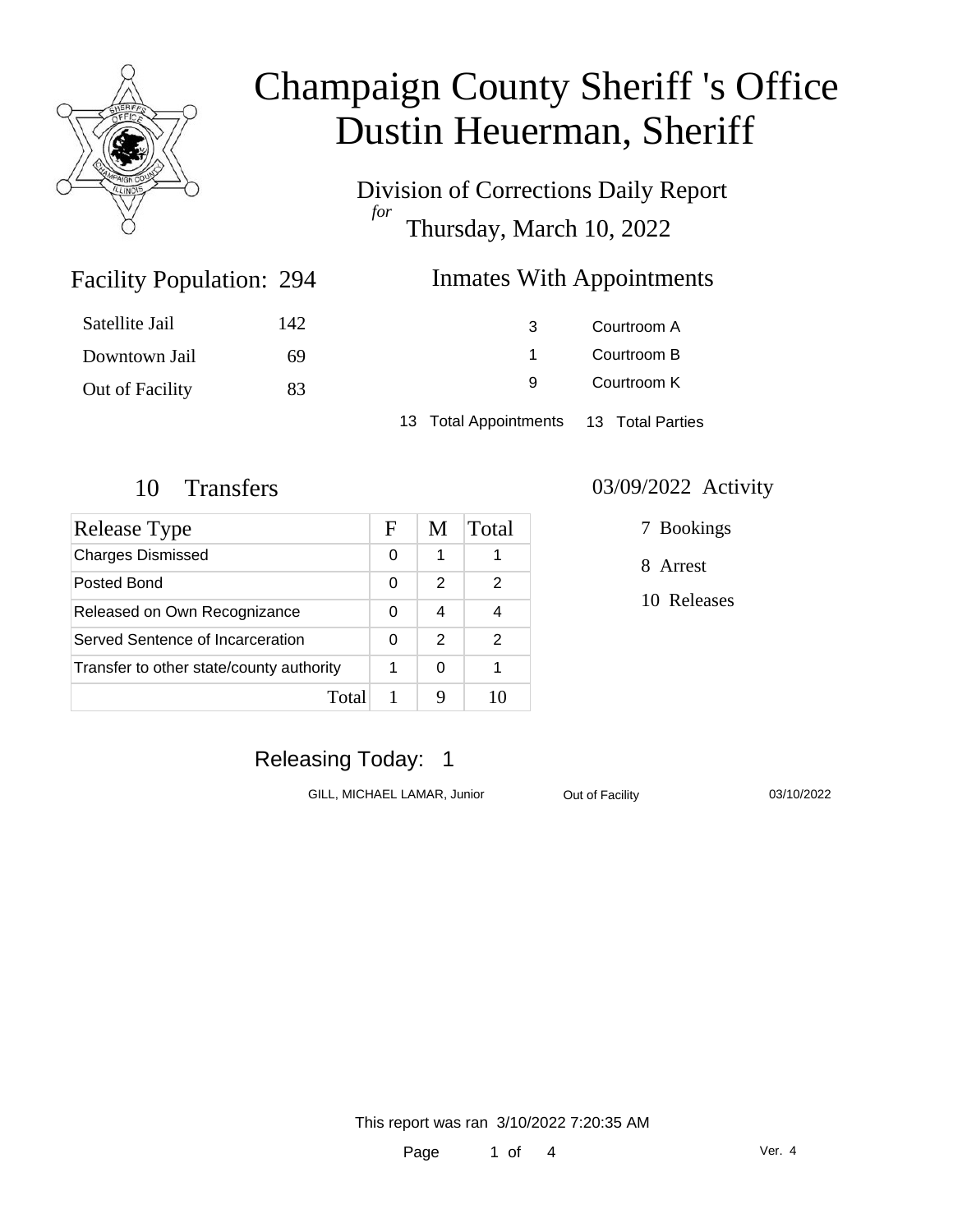

Division of Corrections Daily Report *for* Thursday, March 10, 2022

### Custody Status Count

- Electronic Home Dentention 14
	- Felony Arraignment 8
	- Felony Pre-Sentence 8
		- Felony Pre-Trial 212
	- Felony Pre-Trial DUI 4
	- Felony Sentenced CCSO 5
	- Felony Sentenced IDOC 30
		- Hold Other 1
	- Misdemeanor Arraignment 2
		- Misdemeanor Pre-Trial 4
			- Petition to Revoke 1
			- Remanded to DHS 4
			- Traffic Arraignment 1
				- Total 294

This report was ran 3/10/2022 7:20:35 AM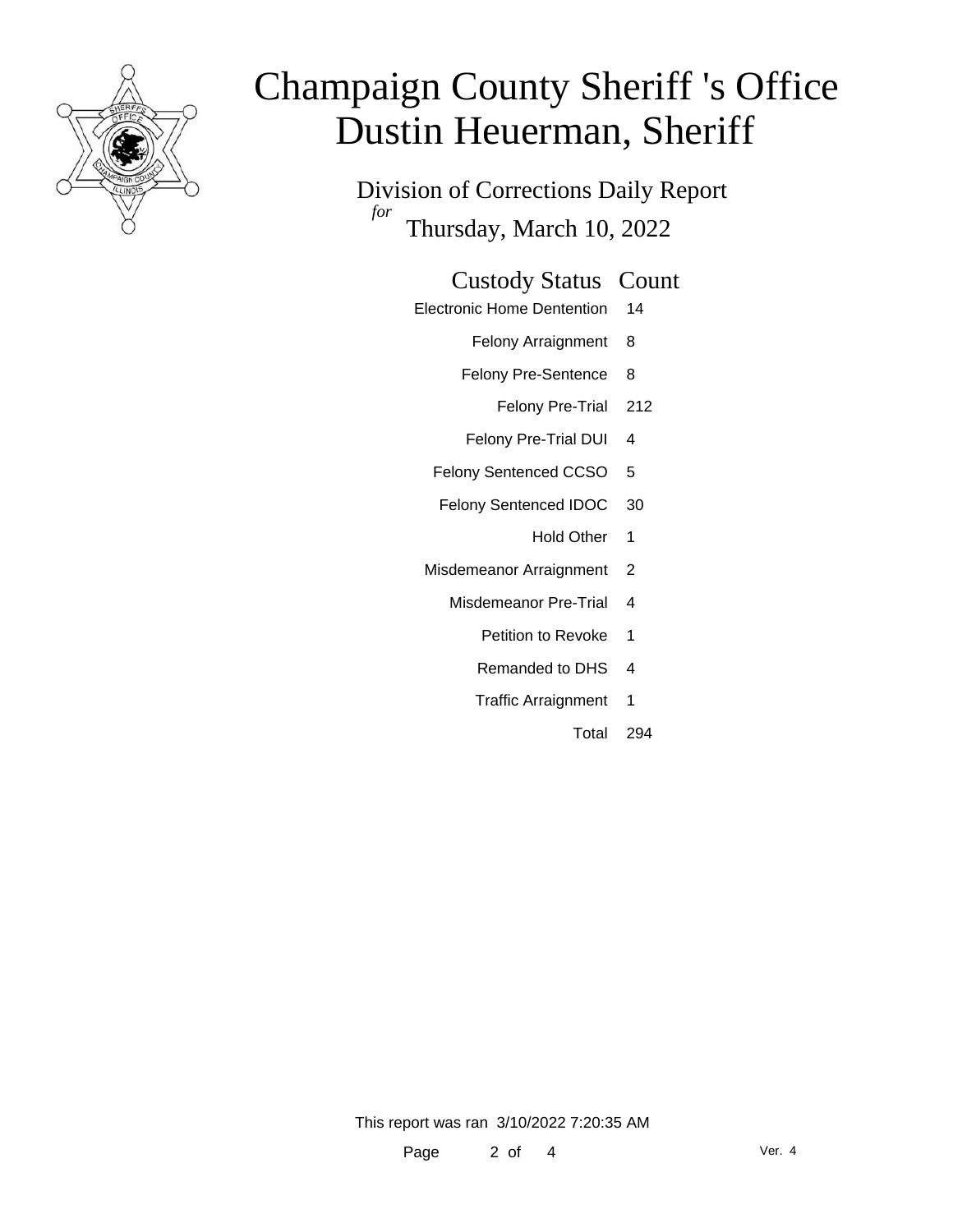

Division of Corrections Daily Report *for* Thursday, March 10, 2022

## Inmates With Appointments

| Jailing Party Name            | Location    | Number of Records / Node |
|-------------------------------|-------------|--------------------------|
| <b>BROWN, CODY RUSSELL</b>    | Courtroom A | 1 / Satellite Jail       |
| CADLE, KENRICK ANTHONY        | Courtroom K | 1 / Satellite Jail       |
| <b>CARTER, JAMES IVORY</b>    | Courtroom K | 1 / Satellite Jail       |
| ECTOR, MELVIN LAMAR           | Courtroom K | 1 / Satellite Jail       |
| FARMER, KAMERON TODD          | Courtroom K | 1 / Satellite Jail       |
| <b>FUSON, KEITH EDWARD</b>    | Courtroom B | 1 / Downtown Jail        |
| <b>GRAY, JAMARH EMERE</b>     | Courtroom A | 1 / Out of Facility      |
| JONES, DEONTA DANTRAL         | Courtroom K | 1 / Satellite Jail       |
| KIZER, DETRIOUS TRIVALE       | Courtroom K | 1 / Satellite Jail       |
| PIERRE, JALEN JAMES           | Courtroom K | 1 / Satellite Jail       |
| STOVER, JOSH ANDREW           | Courtroom K | 1 / Satellite Jail       |
| TRAMBLE, TOM MARCUS           | Courtroom A | 1 / Satellite Jail       |
| <b>WILLIAMS, KYLE MAURICE</b> | Courtroom K | 1 / Satellite Jail       |

## **Transfers**

| BEALS, NATHAN MILES, Junior                  | <b>Charges Dismissed</b>                                | Satellite Jail  |
|----------------------------------------------|---------------------------------------------------------|-----------------|
| <b>BRANCHECK, CHRISTINA MARIE</b>            | Transfer to other state/county authority Satellite Jail |                 |
| DAVIS, JOSHUA TERRELL                        | Posted Bond                                             | Satellite Jail  |
| ELAM, NICKOLAS VONTRELL                      | Served Sentence of Incarceration                        | Out of Facility |
| LIGONS, ROMONDO MIKELL                       | Released on Own Recognizance                            | Satellite Jail  |
| <b>MANUS, QUINTON DAVELL</b>                 | Released on Own Recognizance                            | Satellite Jail  |
| SIMMONS, KAVOSCEA HILLARY-<br><b>ADDISON</b> | Released on Own Recognizance                            | Satellite Jail  |
| SMITH, DOUGLAS MITCHELL                      | Released on Own Recognizance                            | Satellite Jail  |
| STURKEY, ROBERT LASHAWN                      | Served Sentence of Incarceration                        | Out of Facility |
| TOMLINSON, SCOTT, Junior                     | Posted Bond                                             | Satellite Jail  |
|                                              |                                                         |                 |